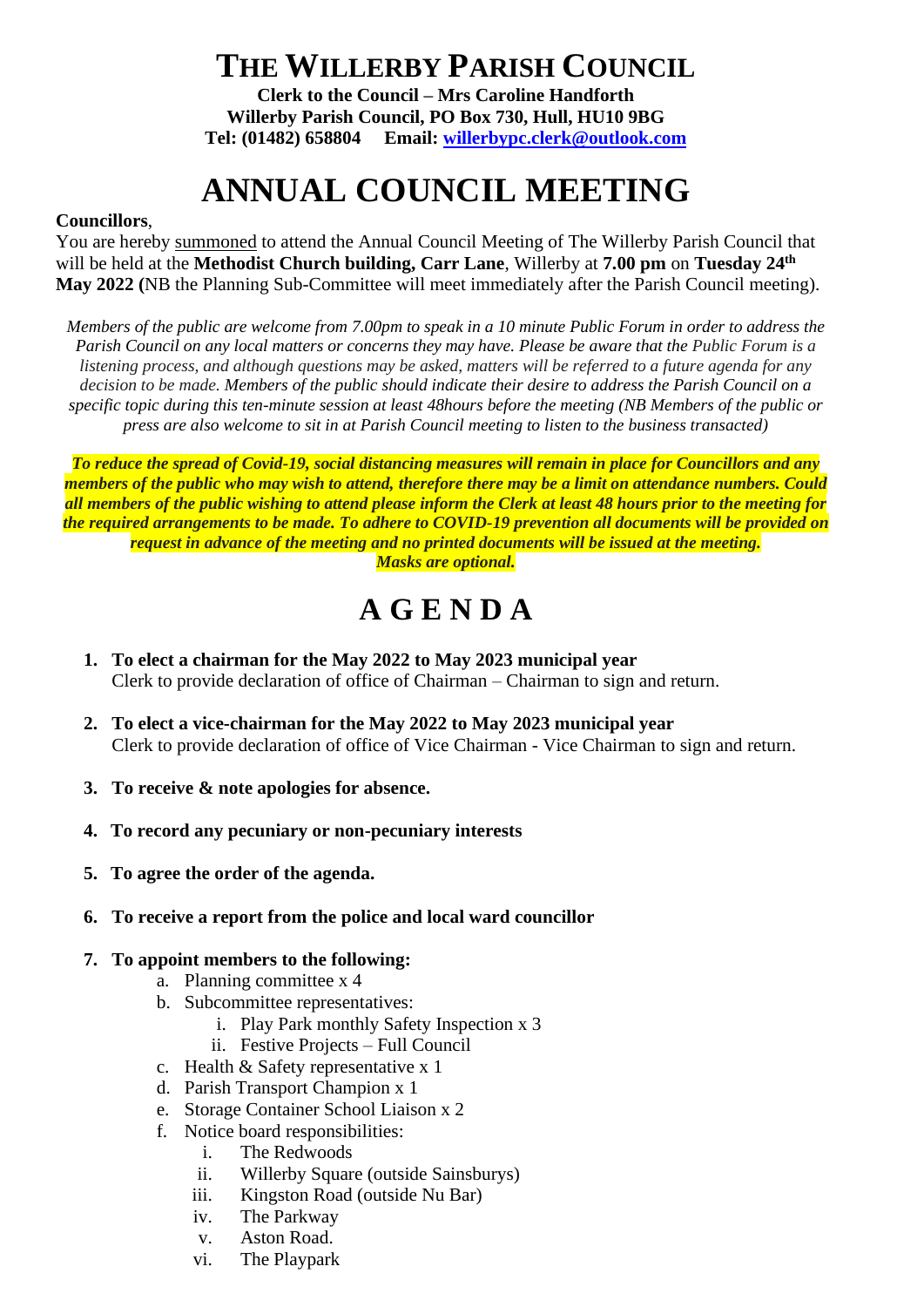- **8. To approve the dates for ordinary Parish Council Meetings and the Annual Parish Meeting 2022/23.** 
	- **To note date of December's meeting (2nd Tuesday of the month).**
	- **To consider/approve removal of August meeting.**
- **9. To review Willerby Parish Council Asset Inventory. To note that the Parish Council has adequate insurance in place through Zurich Municipal.**
- **10. To review the following 2022-2023 Risk assessments:**
	- **Parish Council Risk Assessment**
	- **Litter Picker Risk Assessment**
	- **Playpark Risk Assessment**
- **11.To review Willerby Parish Council Financial Regulations.**
- **12. To review Willerby Parish Council Standing Orders.**
- **13. To review the following policies:**
	- **Bullying and Harassment Policy**
	- **Complaints Procedure**
	- **Habitual or Vexatious Complainants Policy**
	- **Health & Safety Policy**
	- **Meeting Attendance Policy**
	- **Member Code of Conduct**
	- **Protocol on Communication**
	- **Social Media Policy**
	- **Terms of Reference for the Planning Committee**
- 14. To approve the minutes of the Parish Council meeting held on 26<sup>th</sup> April 2022.
- 15. To co-ordinate clearance of Parish Council Container and approve skip hire maximum budget of £350.
- 16. To **note** miscellaneous reports/updates from members/clerk **for information only**:
- Chairman to welcome new member Cllr J Cowperthwaite.
- Clerk to inform the Parish Council that Ward Councillor Shaun Horton contacted the owners of the Willerby Manor Hotel and they confirmed that all personnel documents have been removed and destroyed. ERYC have also confirmed that works on the Papa's roundabout is scheduled to start in October.
- Reminder Willerby Carr Lane Jubilee Assembly  $-27<sup>th</sup>$  May 2.30pm.
- Clerk to inform the Parish Council that both locations for the heritage boards have been approved by ERYC, and that ERYC have confirmed that planning permission is NOT required. Awake U3A group have been informed.
- Clerk to inform the Parish Council that Willerby Parish Council has been awarded the ERMOS accreditation (East Riding Minimum Operating Standards) for 2022-2023.
- 17. To consider/approve 2021-2022 ERNLLCA & SLCC Membership and associated annual fees.
- 18. To consider/approve supplementary names to add to Parish Council approved street name bank.
- 19. To consider/approve ERYC proposed secure cycle parking locations.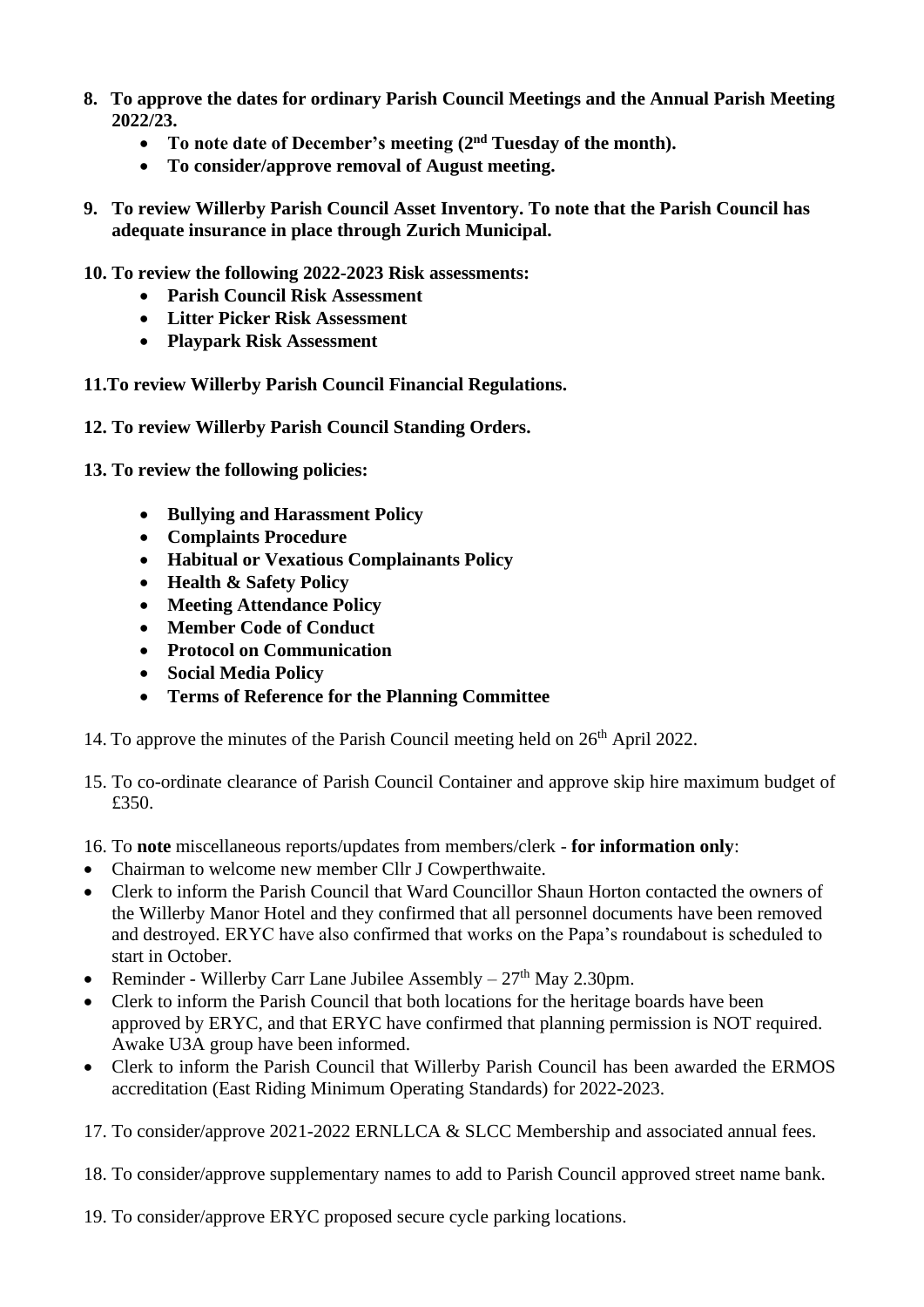20. To note the list of correspondence received since the last meeting:

- Email update regarding relocation of Willerby  $&$  Swanland Surgery 05.05.22
- ERYC Town & Parish Councillor Code of Conduct training (22.06.22 via Zoom) 09.05.22
- NHS East Riding of Yorkshire CCG newsletter 09.05.22
- 21. To note outstanding matters with ERYC –
- Awaiting further instructions with regards to the replacement of Gorton Road Litter Bin.
- 22. To present a report on accounts to the end of April 2022 and approve the schedule of payments for May. Chairman & RFO to sign schedule of payments.
- **23. To approve Parish Council Annual Accounts 2021/2022 Income & Expenditure. Chairman & Clerk to sign**
- **24. To consider and approve Section 1 – Annual Governance Statement of the Annual Governance & Accountability Return (AGAR) for year ending 31st March 2022 for external audit. Chairman & Parish Clerk to sign**
- **25. To consider and approve Section 2 –Accounting Statements of the Annual Governance & Accountability Return (AGAR) for year ending 31st March 2022 for external audit. Chairman & Parish Clerk to sign**
- 26. To be informed of the date and time of next monthly meeting as per agenda item 8 above.

|  | <b>LIST OF APPENDICES:</b> Appendix A Parish Council Minutes April 2022 |
|--|-------------------------------------------------------------------------|
|  | Appendix B Financial report for April 2022                              |
|  | Appendix C Schedule of payments for May 2022                            |